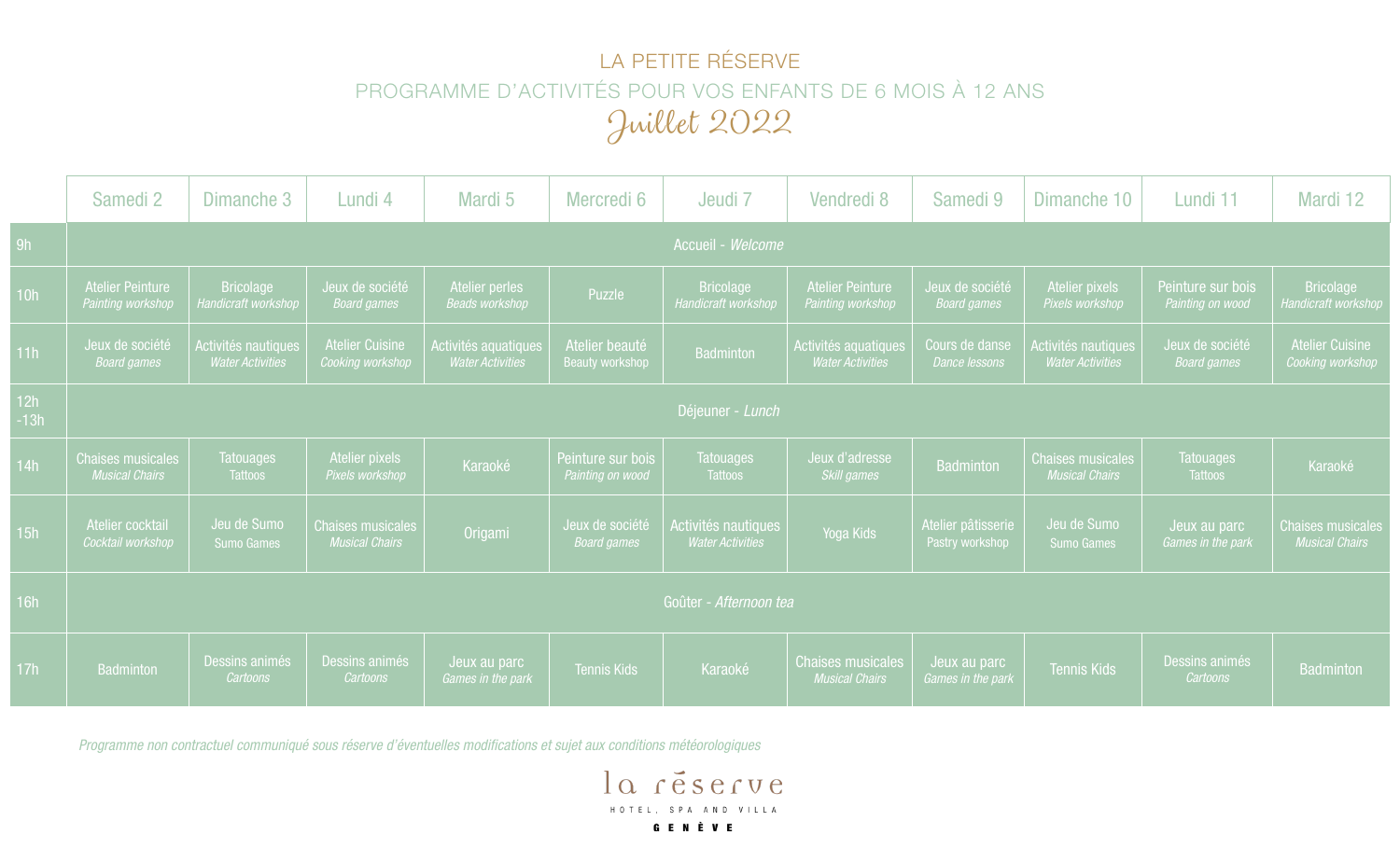## LA PETITE RÉSERVE PROGRAMME D'ACTIVITÉS POUR VOS ENFANTS DE 6 MOIS À 12 ANS Juillet 2022

|               | Mercredi 13                             | Jeudi 14                                       | Vendredi 15                                     | Samedi 16                                         | Dimanche 17                                    | Lundi 18                                   | Mardi 19                                        | Mercredi 20                        | Jeudi 21                                       | Vendredi 22                                     | Samedi 23                                    |  |  |
|---------------|-----------------------------------------|------------------------------------------------|-------------------------------------------------|---------------------------------------------------|------------------------------------------------|--------------------------------------------|-------------------------------------------------|------------------------------------|------------------------------------------------|-------------------------------------------------|----------------------------------------------|--|--|
| 9h            |                                         |                                                |                                                 |                                                   |                                                | Accueil - Welcome                          |                                                 |                                    |                                                |                                                 |                                              |  |  |
| 10h           | Atelier Peinture<br>Painting workshop   | Jeux de société<br><b>Board games</b>          | <b>Atelier Pyssla</b><br>Pyssla workshop        | Atelier Peinture<br>Painting workshop             | <b>Atelier Peinture</b><br>Painting workshop   | <b>Bricolage</b><br>Handicraft workshop    | Jeux d'adresse<br>Skill games                   | Puzzle                             | Atelier pixels<br>Pixels workshop              | Jeux de société<br><b>Board games</b>           | <b>Atelier Peinture</b><br>Painting workshop |  |  |
| 11h           | Jeux d'adresse<br>Skill games           | Atelier beauté<br><b>Beauty workshop</b>       | Activités aguatiques<br><b>Water Activities</b> | <b>Bricolage</b><br>Handicraft workshop           | Activités nautiques<br><b>Water Activities</b> | <b>Atelier Cuisine</b><br>Cooking workshop | Activités aquatiques<br><b>Water Activities</b> | <b>Badminton</b>                   | <b>Bricolage</b><br>Handicraft workshop        | Activités aquatiques<br><b>Water Activities</b> | Atelier beauté<br><b>Beauty workshop</b>     |  |  |
| 12h<br>$-13h$ | Déjeuner - Lunch                        |                                                |                                                 |                                                   |                                                |                                            |                                                 |                                    |                                                |                                                 |                                              |  |  |
| 14h           | Atelier perles<br><b>Beads workshop</b> | Puzzle                                         | <b>Tatouages</b><br><b>Tattoos</b>              | <b>Chaises musicales</b><br><b>Musical Chairs</b> | Origami                                        | Jeux de société<br><b>Board games</b>      | Karaoké                                         | <b>Tatouages</b><br><b>Tattoos</b> | Jeux de société<br><b>Board games</b>          | Peinture sur bois<br>Painting on wood           | Jeux de société<br><b>Board games</b>        |  |  |
| 15h           | Yoga Kids                               | Activités nautiques<br><b>Water Activities</b> | Origami                                         | Atelier cocktail<br>Cocktail workshop             | Jeu de Sumo<br><b>Sumo Games</b>               | <b>Atelier pixels</b><br>Pixels workshop   | <b>Atelier Peinture</b><br>Painting workshop    | Yoga Kids                          | Activités nautiques<br><b>Water Activities</b> | Atelier perles<br><b>Beads workshop</b>         | Jeu de Sumo<br><b>Sumo Games</b>             |  |  |
| 16h           | Goûter - Afternoon tea                  |                                                |                                                 |                                                   |                                                |                                            |                                                 |                                    |                                                |                                                 |                                              |  |  |
| 17h           | <b>Tennis Kids</b>                      | <b>Badminton</b>                               | Jeux d'adresse<br>Skill games                   | <b>Badminton</b>                                  | <b>Tennis Kids</b>                             | <b>Badminton</b>                           | Jeux au parc<br>Games in the park               | <b>Tennis Kids</b>                 | Jeux au parc<br>Games in the park              | Badminton                                       | Jeux au parc<br>Games in the park            |  |  |

*Programme non contractuel communiqué sous réserve d'éventuelles modifications et sujet aux conditions météorologiques*